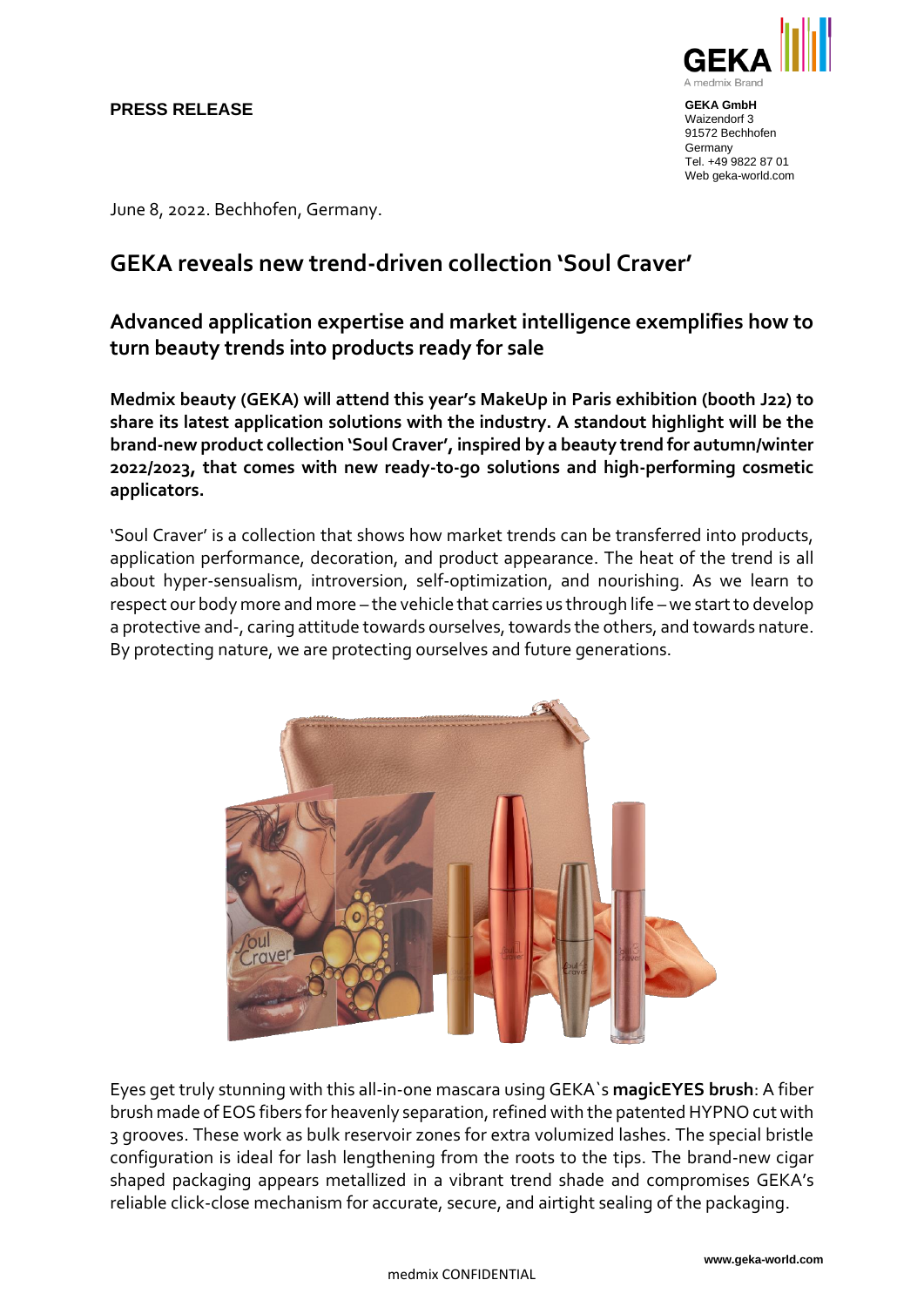

The lash & brow serum comes along with GEKA's **definitionLINER**. A multi-benefit applicator for brows and lashes that is soft as a brush and precise as a nylon applicator. It allows an easy adjustment of line thickness during the application for maximum control. The mini-sized packaging is molded with glossy masterbatch and refined with in-house silk screen printing.

Lips & cheeks get heavenly highlighted with the hybrid product of this collection. Applied with GEKA's **sexyLIPS applicator** with extra flexible design. Its tapered shape ensures a precise and pointed application on cheek bones and lips. Even make-up finish and easy lip contouring is guaranteed. It appears in a brand-new ready-to-go packaging suitable for lip & facial makeup: Heavy walls for an unmatched glass look.

The travel-sized mascara conjures-up GEKA's **magicEYES brush**. Molded in metallic masterbatch for a fascinating look and catches-up a warm color of the trend range. Thanks to the big bottle neck, it can cover the same big brush as the full-sized version.

No more bad hair days! Our scrunchie is elastic, comfortable to wear and perfect for cool hairstyles and to give your outfit the ultimate finishing touch. All items are stylishly packed in the trendy rose gold bag by GEKA Accessories.

GEKA takes macro, social, and consumer trends and transforms them into clear, innovative ideas for color cosmetic ranges. GEKA's powerful trend research and analysis help brands to stay on top with market insights and authentic creative content. We provide you with what you need to know for must-have make-up looks and packaging concepts for the upcoming seasons, which are achieved by our in-house design possibilities and guided by the latest innovations, patented technologies, and manufacturing excellence. Customers worldwide rely on our lab expertise, product engineering, and market intelligence. We are happy to offer advice, either as an ad hoc service or a full-service solution!

To learn more about our products and service and discover our collection 'Soul Craver', visit GEKA on Booth J22 during MakeUp 2022 from 16-17 June.